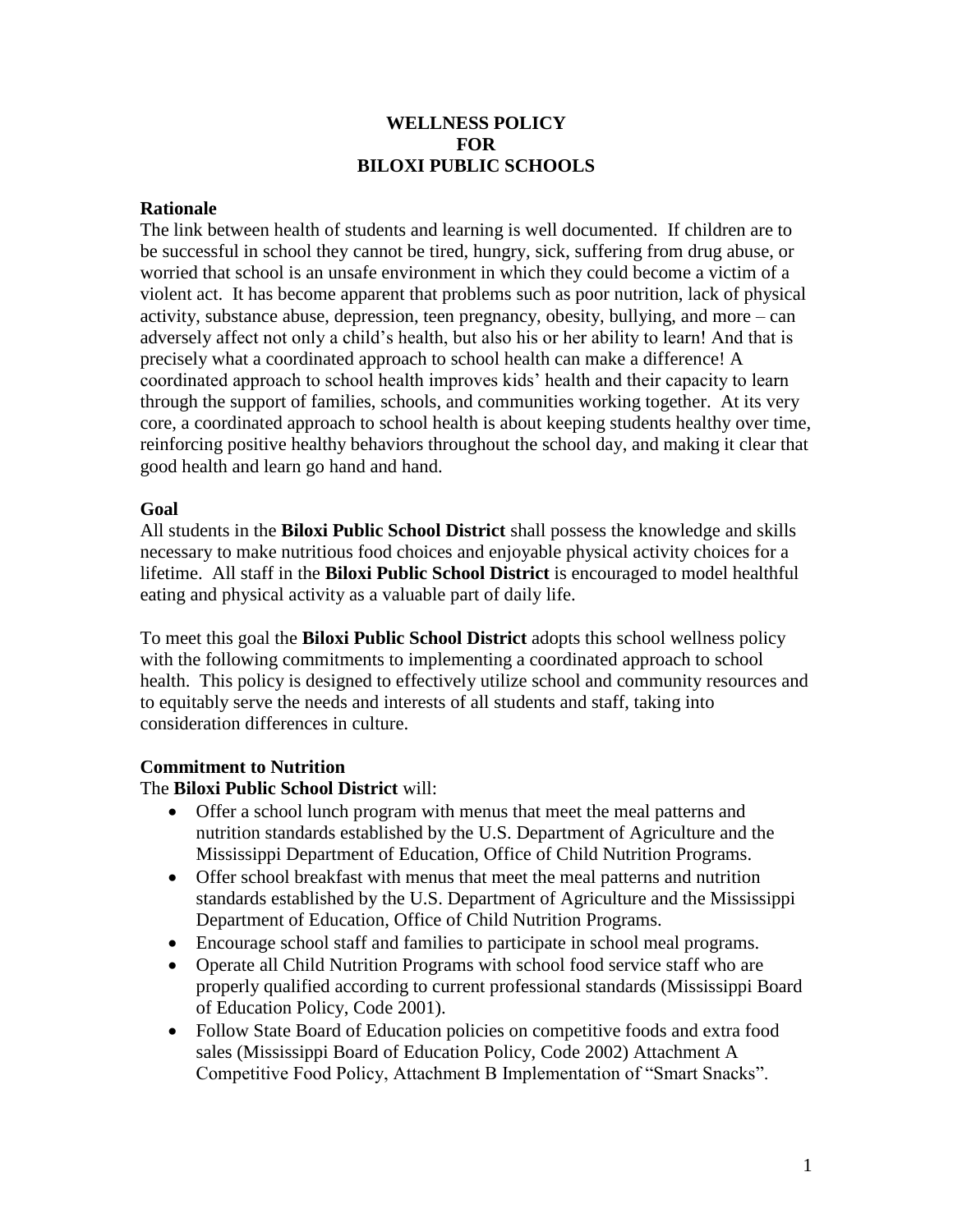- Include goals for nutrition promotion, nutrition education, physical activity and other school based activities to promote school wellness.
- Implement nutrition standards as adopted by the State Department of Education in accordance with the Mississippi Healthy Schools Act (State Board of Education Policy 4011).

Healthy food and beverage choice;

Healthy food preparation;

Marketing of healthy food choices to students, staff and parents; Food preparation ingredients and products;

Minimum/maximum time allotted for students and staff lunch and breakfast;

Availability of food items during the lunch and breakfast periods of the Child Nutrition Breakfast and Lunch Programs;

Methods to increase participation in the Child Nutrition School Breakfast and Lunch Programs.

- Establish guidelines in accordance with the "Smart Snacks" regulations for all foods available on the school campus during the school day with the objective of promoting student health and reducing childhood obesity. **See Attachment B.**
- Encourage students to make food choices based on the **Healthy Hunger-Free Kids Act of 2010 (HHFKA)** and the **Choose My Plate** resources by emphasizing menu options that feature baked (rather than fried foods), whole grains, fresh fruits and vegetables, and reduced-fat dairy products. Read more about **HHFKA**  at<http://www.gpo.gov/fdsys/pkg/FR-2013-06-28/pdf/2013-15249.pdf>and **Choose My Plate** at **http://www.choosemyplate.gov/**
- Establish a cafeteria environment conducive to a positive dining experience, with socializing among students and between students and adults; with supervision of eating areas by adults who model proper conduct and voice level; and with adults who model healthy habits by eating with the students.
- Replace deep fat fryers with combination oven steamers. Try to schedule recess before lunch in order to increase meal consumption and nutrient intake at meals and improve behavior in the dining area.
- Make school meals accessible to all students with a variety of delivery strategies, such as Breakfast in the classroom, grab-and-go lunches, or alternate eating sites.
- Provide nutrition information for parents, including nutrition analysis of school meals and resources to help parents improve food that they serve at home.
- Add nutritious and appealing options (such as fruits, vegetables, reduced-fat milk, reduced fat-yogurt, reduced fat-cheese, 100 %juice, and water) whenever food/beverage are sold or offered at school, including vending machines, school stores, concession stands at sporting events, parties, celebrations, social events, and other school function.
- Encourage all school-based organizations to use services, contests, non-food items, and /or healthful foods for fundraising programs. Alternative fundraising ideas can be downloaded at

http://www.healthysd.gov/Documents/HealthyFundraisingIdeas.pdf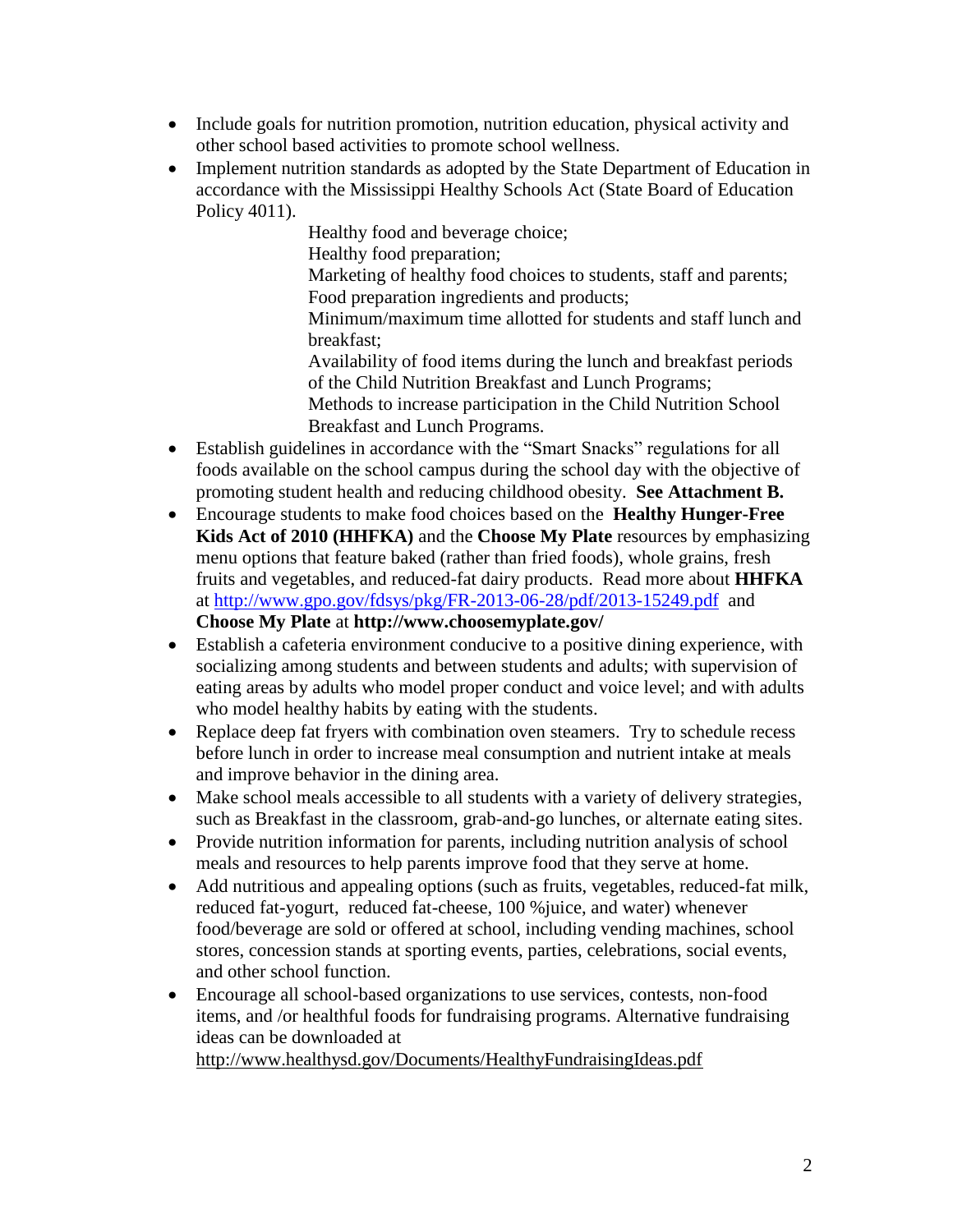Eliminate use of foods as rewards for student accomplishment and the withholding of food as punishment (e.g., restricting a child's selection of flavored milk at mealtime due to behavior problems). Also, do no use any type of physical activity as a means of punishment.

# **Commitment to Food Safe Schools**

# The **Biloxi Public School District** will:

 Implement a food safety program based on HACCP principles for all school meals, as required by the U.S. Department of Agriculture and the Mississippi Department of Education, Office of Child Nutrition Programs and ensure that the food service permit is current for the school site. HACCP Principle's for K-12schools can be downloaded at:

<http://www.nfsmi.org/ResourcesOverview.aspx?ID=151>

- Develop a food safety education plan for all staff and students, consistent with Fight Bac [\(www.fightbac.org\)](http://www.fightbac.org/) and other national standards for safe food handling at home and in school.
- Ensure that all staff has viewed the video developed by the Office of Healthy Schools to support food safety on the school campus. For compliance with the Nutrition Standards all staff must complete and sign pre and posttests developed by the Office of Healthy Schools and maintain documentation of completion. The video and Pre/Post Test can be downloaded at

[http://origin.k12.ms.us/Everyone/Food\\_Safety/Food Safety files/Default.htm](http://origin.k12.ms.us/Everyone/Food_Safety/Food%20Safety_files/Default.htm) [http://healthyschoolsms.org/ohs\\_main/documents/PreandPostFoodSafetyTest-](http://healthyschoolsms.org/ohs_main/documents/PreandPostFoodSafetyTest-000.doc)[000.doc](http://healthyschoolsms.org/ohs_main/documents/PreandPostFoodSafetyTest-000.doc)

[http://healthyschoolsms.org/ohs\\_main/documents/PreandPostTestAnswerGuide\\_0](http://healthyschoolsms.org/ohs_main/documents/PreandPostTestAnswerGuide_000.doc) [00.doc](http://healthyschoolsms.org/ohs_main/documents/PreandPostTestAnswerGuide_000.doc)

- All school personnel including school board members, administrators, teachers, school nurses, foodservice staff, custodians and facilities mangers will have the Local School Wellness Policy to include food safety policies and procedures and relevant professional development available to them online.
- Adequate access to hand washing facilities and supplies will be available whenever and wherever students, staff, prepare, handle, or consume food.
- The food safety assurance plan must address strategies that minimize risks for students and staff who have food allergies and intolerances.
- Encourage parents, caregivers, vendors, and any other community members who provide or are likely to provide foods prepared for consumption at school events to review appropriate information about safe food preparation and storage.

### **Commitment to Physical Activity/Physical Education The Biloxi Public School District** will:

- Provide 150 minutes per week of activity-based instruction for all students in grades K-8 (in accordance with Section 37-13-134, Mississippi Code 1972, Ann., reference 2014 Mississippi Public Schools Accountability Standards 27.1.
- Provide Physical Education/Activity in accordance with the Physical Education Rules and Regulations as approved by the State Board of Education in compliance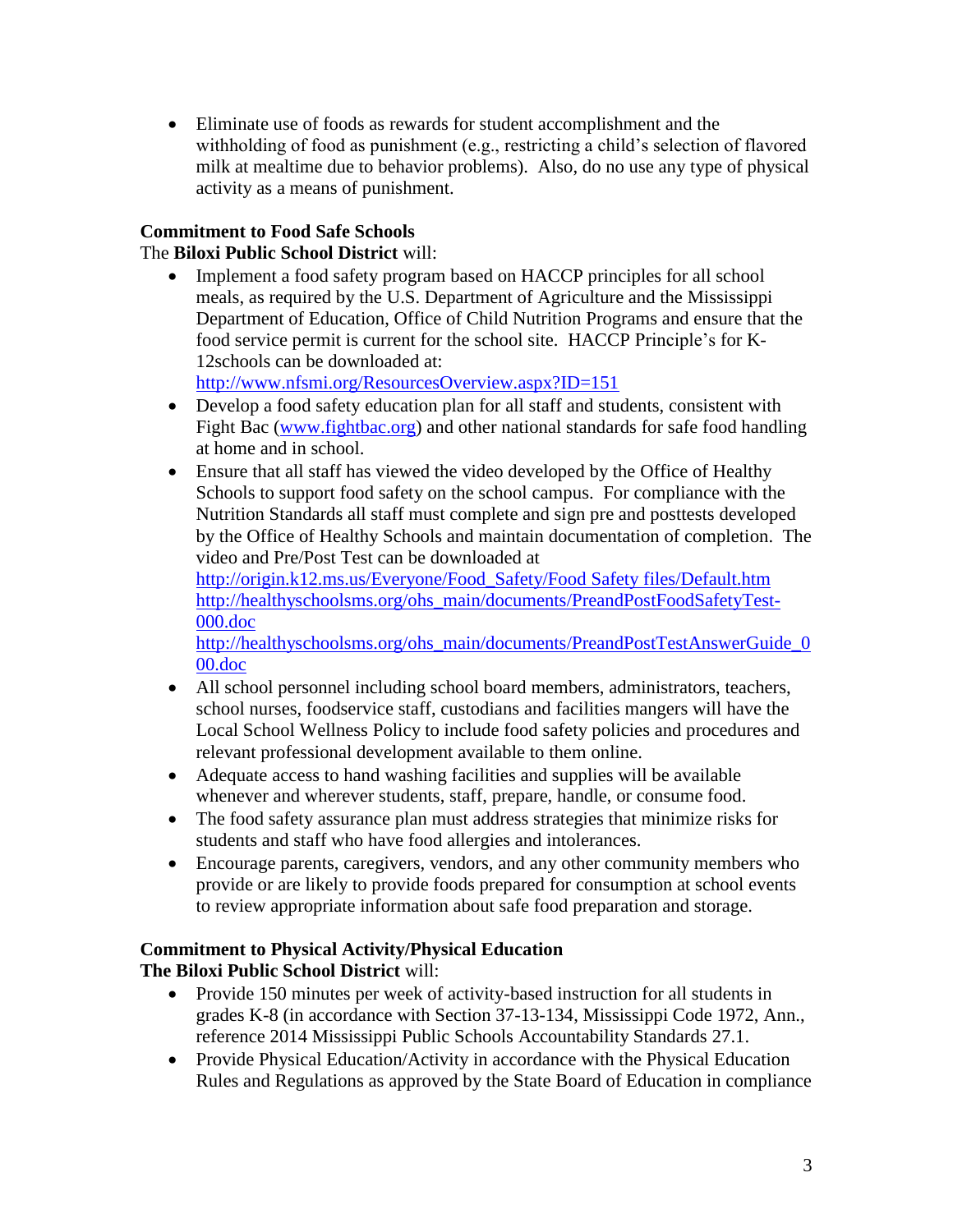with the Mississippi Healthy Students Act (State Board of Education Policy 4012).

- Require fitness testing for all  $5<sup>th</sup>$  grade students.
- Require fitness testing for high school students; during the year they acquire the  $\frac{1}{2}$ Carnegie unit in physical education ad required for graduation by the Mississippi Healthy Students Act (State Board of Education Policy 4012).
- Offer a planned sequential program of physical education instruction incorporating individual and group activities, which are student centered and taught in a positive environment.
- Instruction must be based on 2013-14 Mississippi Physical Education Frameworks.
- Implement the requirements of the Mississippi Healthy Students Act of 2007 (Senate Bill 2369).
- Provide instruction in Cardiopulmonary Resuscitation (CPR) and use of Automated External Defibrillator (AED) for students in grades 9-12 in the school year they earn their ½ Carnegie Unit for physical education. (House Bill 432)
- Address concussions by adopting and implementing a policy for students in grades 8-12 who participate in activities sanctioned by the Mississippi High School Activities Associates (MHSAA). This policy will include a concussion recognition course that has been endorsed by the Mississippi Department of Health. This course will provide information on the nature and risk of concussions for students participating in athletics. Also included in the policy, parents/guardians will be provided with a concussion policy before the start of regular school athletic season. (House Bill 48)

# **Commitment to Comprehensive Health Education**

# **The Biloxi Public School District** will:

- Provide ½ Carnegie unit of health education for graduation (2012 Mississippi Public School Accountability Standard 20, Appendix A).
- Instruction must be based on the Mississippi Contemporary Health for grades 9-12 (2013 Mississippi Public School Accountability Standard 20, Appendix A).
- Implement the requirements of the Mississippi Healthy Students Act of 2007, which requires 45 minutes per week of health education instruction as defined by the State Board of Education for grades K through 8<sup>th</sup>.
- Instruction must be based on the Mississippi Contemporary Health for grades K-8.
- Implement the requirements of MS Code 37-13-171, which requires the development of a sex related education policy and instruction on medically accurate or evidenced based abstinence-only or abstinence-plus curricula.

# **Commitment to a Healthy School Environment**

# **The Biloxi Public School District** will:

 Ensure that there are no pad locks or chain on exit doors; exits should never be obstructed (in accordance with Mississippi State Fire Code). Ensure that all exit signs are illuminated and clearly visible.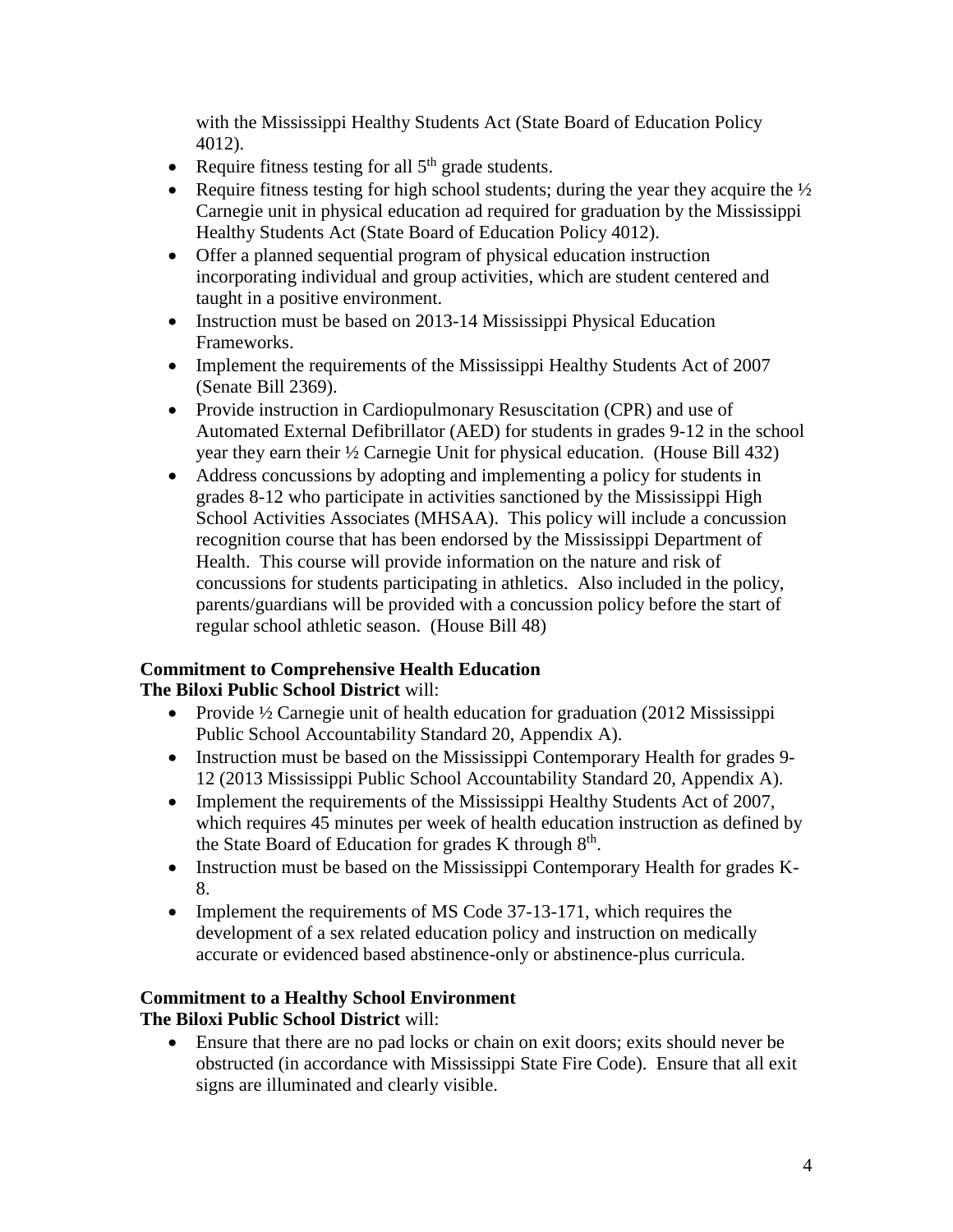- Ensure that all chemicals are store properly (in accordance with the Material Safety Data Sheet [www.msdssearch.com\)](http://www.msdssearch.com/).
- Refer to the U.S. Consumer Product Safety Commission's Handbook for Public Playground Safety [\(www.cpsc.com\)](http://www.cpsc.com/); for federal guidelines for playground safety.
- Ensure that fire extinguishers are inspected each year and properly tagged.
- Complete yearly maintenance of the heating and cooling system in your school; check coils, filters, belts, etc. in order to maintain safe operation and healthy air quality.
- Conduct at least one emergency evacuation drill per month.
- Every school will have an anti-bullying policy that outlines procedures for dealing with bullying situations in the schools.
- Ensure that two means of egress are available in each classroom in case of an emergency; if there is only one door, designate a window (properly sized) as a means of egress.
- Never use extension cords as a permanent source of electricity anywhere on a school campus.
- Comply with the applicable rules and regulations of the State Board of Education in the operation of its transportation program (in accordance with the MS Code 37-41-53; State Board of Education Policies 7903, 7904, and 7909; and Accreditation Standard #29).
- Inspect all buses on a quarterly basis and ensure that they are well maintained and clean.
- Require that all bus drivers have a valid bus driver certificate and a commercial driver's license and operates the bus according to all specified safety procedures. Maintain a record of yearly motor vehicle reports on each bus driver and evidence that each driver has received two hours of in-service training per semester. (SB Policy 7903)
- Ensure arrival of all buses at their designated school sites prior to the start of the instructional day.
- Conduct bus evacuation drills at least two times a year. (SB Policy 7904)
- Provide facilities that meet the criteria of: (MS Code  $37-7-301$  (c) (d) (j);  $37-11-5$ , 49 and 45-11-101; and Accreditation Standard #29).
- Provide facilities that are clean.
- Provide facilities that are safe.
- Provide proper signage that explains tobacco, weapons, and drugs are prohibited on the school campus and at school functions.
- Provide operational facilities that are equipped and functional to meet the instructional needs of students and staff (in accordance with the Mississippi School Design Guidelines at [http://www.edi.msstate.edu/guidelines/design,php\)](http://www.edi.msstate.edu/guidelines/design,php)
- Provide air conditioning in all classrooms. Code 37-17-6(2) (2000).

Comply with the requirements for Safe and Healthy Schools:

 Maintain a comprehensive School Safety Plan on file that has been approved. (MS Code 37-3-81and 37-3-82 (2); and Accreditation Standard #37.1); see the School Safety Manual and the MDE School Occupational Safety and Crisis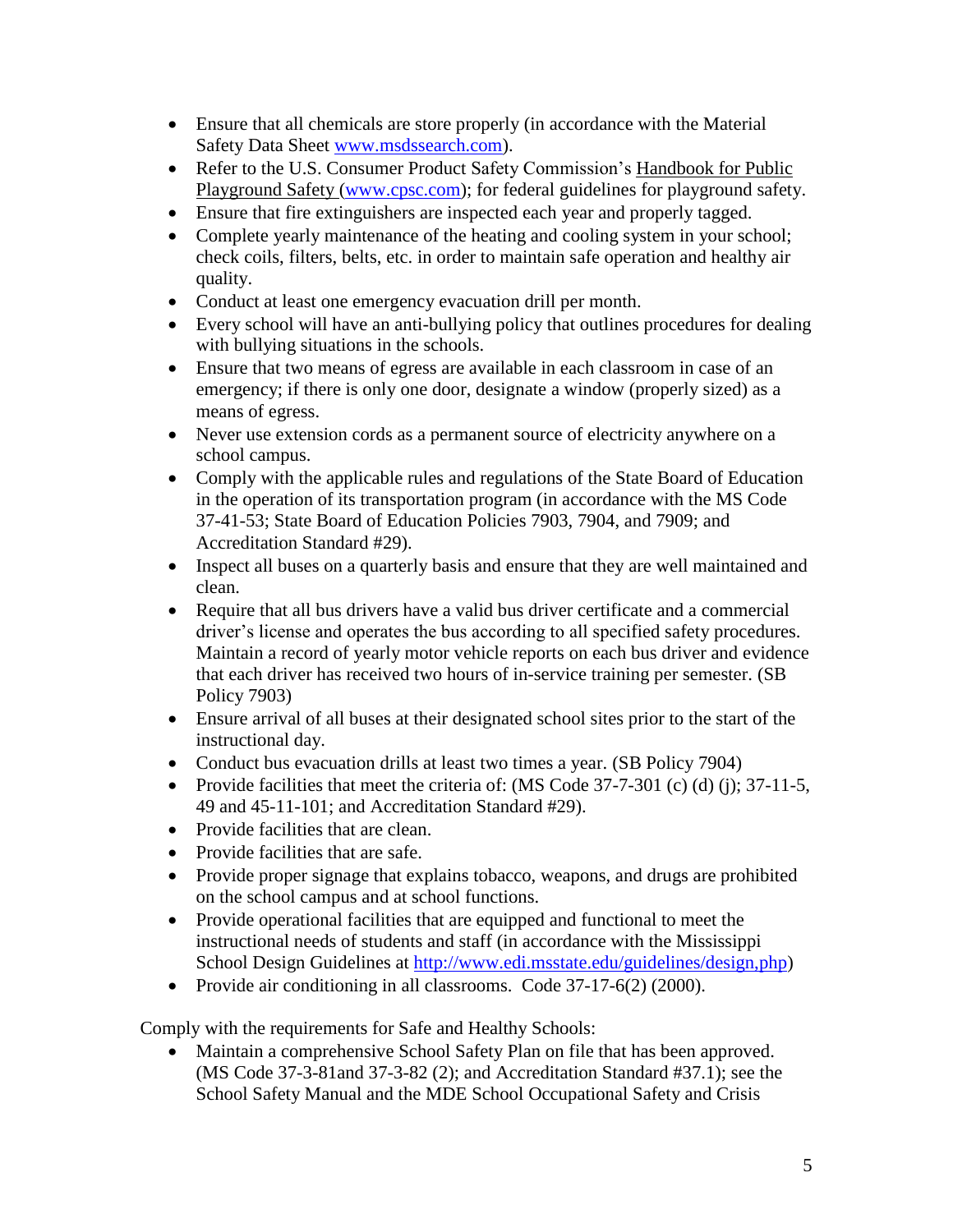Response Plan at [http://www.mde.k12.ms.us/safe-and-orderly-schools/school](http://www.mde.k12.ms.us/safe-and-orderly-schools/school-safety)[safety](http://www.mde.k12.ms.us/safe-and-orderly-schools/school-safety)

- State Board Policy EBB (1990) prohibits the possession of pistols, firearms or weapons by any person on school premises or at a school functions. Code 37-11- 18 (1996) requires any student who possesses a knife, a handgun, other firearm or any other instrument considered to be dangerous and capable of causing bodily harm or who commit a violent act on educational property be subject to automatic expulsion for one calendar year.
- State Board Policy EBB (1990) prohibits the possession of pistols, firearms or weapons by any person on school premises or at school functions. Code 37-11-18 (1996) requires any student who possesses a knife, a handgun, other firearm or any other instrument considered to be dangerous and capable of causing bodily harm or who commit a violent act on educational property be subject to automatic expulsion for one calendar year. The superintendent of the school is authorized to modify the period of time for expulsion on a case by case basis.
- Prohibits students from possessing tobacco on any education property, Criminal Code 97-32-9 (2000). Code 97-32-29 (2000) further prohibits the use of tobacco on any educational property for adults who, if in violation, would be subject to a fine and issued a citation by law enforcement officer. Educational property is defined as any public school building or bus, campus, grounds, athletic field, or other property used or operated during a school related activity.

# **Commitment to Quality Health Services**

# **The Biloxi Public School District will:**

- Ensure that school nurses are working under the guidelines of the 2013 Mississippi School Nurse Procedures and Standards of Care.
- Provide for teachers and staff training regarding signs and symptoms of asthma. (MS Code Section 37-11-71 and 73-25-37).
- Every child who has been diagnosed with asthma must have an asthma action plan on file in the school office.
- Know the district anaphylaxis policy. Providing training by a healthcare professional, preferably a school nurse, for the individuals that will be responsible for implementing the policy at the school site. (MS Code Sections 37-11-71 and 73-25-37)

# **Commitment to Providing Counseling, Psychological and Social Service The Biloxi Public School District will:**

• Adhere to the details outlined in the Licensure Guidelines (436 or 451) when hiring guidance counselors and psychologists. The state does not have a policy specifically outlining the requirements for a school social worker. For licensure as a social worker in the state of Mississippi, a candidate must provide verification of a baccalaureate degree in social work from a college or university accredited by the Council on Social Work Education (CSWE) or Southern Association of Colleges and Schools (SACS) and scores a minimum of 70 on the ASWB basic exam.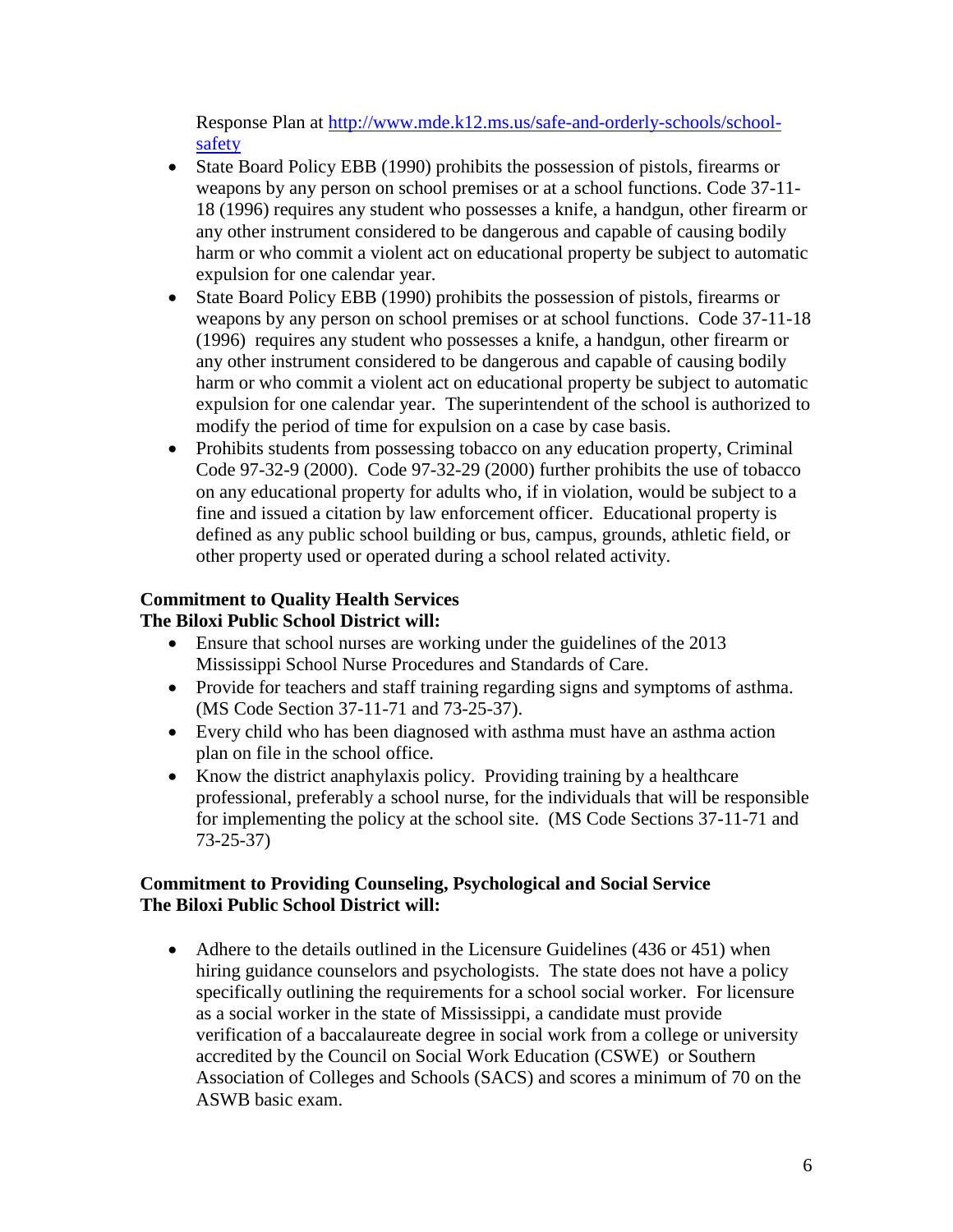- Abide by Mississippi Cod 37-9-79 (Amended 2014) as the school provides for counseling and guidance for students.
- Provide a minimum a  $\frac{1}{2}$  time licensed guidance counselor for high school and ensure that all elementary school students have access to qualified student support personnel such as: guidance counselors, social workers, nurses, psychologists, psychometrics, and others ( as required by the Mississippi Public School Accountability Standards, Process Standards 6).
- Hire school guidance counselors with a minimum of a Master's Degree in Guidance and Counseling or in an emergency situation, an appropriate certification as determined by the Commission on Teacher and Administrator Education, Certification and Licensure and Development.
- Hire school counselors who agree to abide by the American School Counselor Association Code of Ethics.
- Ensure that all school guidance counselors provide comprehensive counseling services such as:
	- o Academic and personal/social counseling.
	- o Student assessment and assessment counseling.
	- o Career and educational counseling.
	- o Individual and group counseling.
	- o Crisis intervention and preventive counseling.
	- o Provide all licensed teachers and principals with in-service suicide prevention training as directed by MS Code 37-3-101.
	- o Referrals to community agencies.
	- o Educational consultations and collaborations with teachers, administrators, parents and community leaders.
	- o Education and career placement services.
	- o Follow up counseling services.
	- o Conflict resolution.
	- o Other counseling duties or other duties as assigned by the school principal.

# **Commitment to Family and Community Involvement The Biloxi Public School District will:**

• Invite parents and community members to participate in school health planning by serving on the local School Health Council.

# **Commitment to Implementing a Quality Staff Wellness Program The Biloxi Public School District will:**

- Make as a requirement that all staff are aware of the Mississippi State and School Employees' Health Insurance Plan that has been enhanced to include My Active Health, a wellness and health promotion program designed to help individuals live a healthy lifestyle and increase their overall wellness benefit – [www.MyActiveHealth.com./Mississippi](http://www.myactivehealth.com./Mississippi)
- Coordinate school employee wellness activities with student health-promotion activities.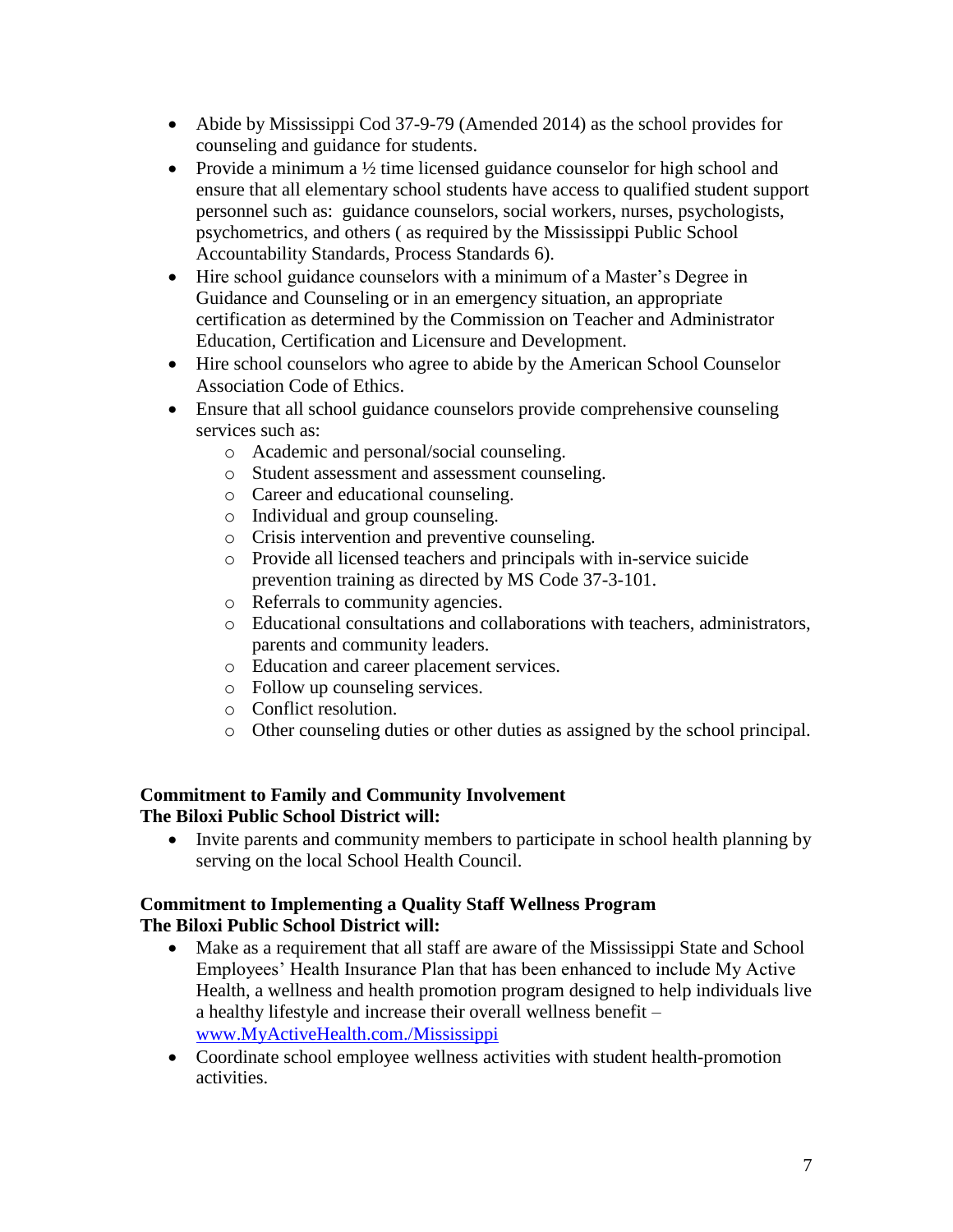Remove carbonated drinks from vending machines located in teacher's lounges, and offer water, low-fat milk and 100 percent juices to staff members.

# **Commitment to Marketing a Healthy School Environment The Biloxi Public School District will:**

- Provide positive, consistent, motivating messages, about healthy lifestyle practices throughout the school setting.
- Use school announcement systems, internal TV channels, school website, Facebook, text messaging and other social media to promote health messages to students and families.
- Use traditional marketing materials such as posters, flyers, T-shirts, wrist band, buttons, to promote health messages to students and families.
- Involve students in the local school health council for planning and marketing school health messages throughout the school.
- Promote healthful eating, physical activity, and healthy lifestyles to students, parents, teachers, administrators and the community at school events.
- Eliminate advertising or promoting unhealthy food choices on the school campus.
- Work with local media, like newspaper, TV and radio, to promote healthy lifestyles and to highlight the benefits and successes of school health initiatives.
- Create awareness of the link between the health of students and academic performance.
- Prepare media releases that share successes to local newspapers.
- Apply for recognition award through the Governor's Commission on Physical Fitness and Sports at [www.presidentialyouthfitnessprogram.org](http://www.presidentialyouthfitnessprogram.org/)

# **Commitment to Implementation**

# **The Biloxi Public School District will:**

- Establish a plan for implementation of the school wellness policy.
- Designate one or more persons to insure that the school wellness policy is implemented as written.
- Establish and support a School Health Council (SHC) that addresses all aspects of the coordinated school health program, including a school wellness policy (MS Code of 1972 Annotated Section 37-13-134).

In accordance with Federal law and U.S. Department of Agriculture (USDA) policy, discrimination is prohibited on the basis of race, color, national origin, sex, age or disability. To file a complaint of discrimination, write USDA, Director, Office of Civil Rights, Room 326-W, Whitten Building, 1400 Independence Avenue, SW, Washington, D.C. 20250-9410 or call (202)720-5964 (voice and TDDD). USDA is an equal opportunity provider and employer.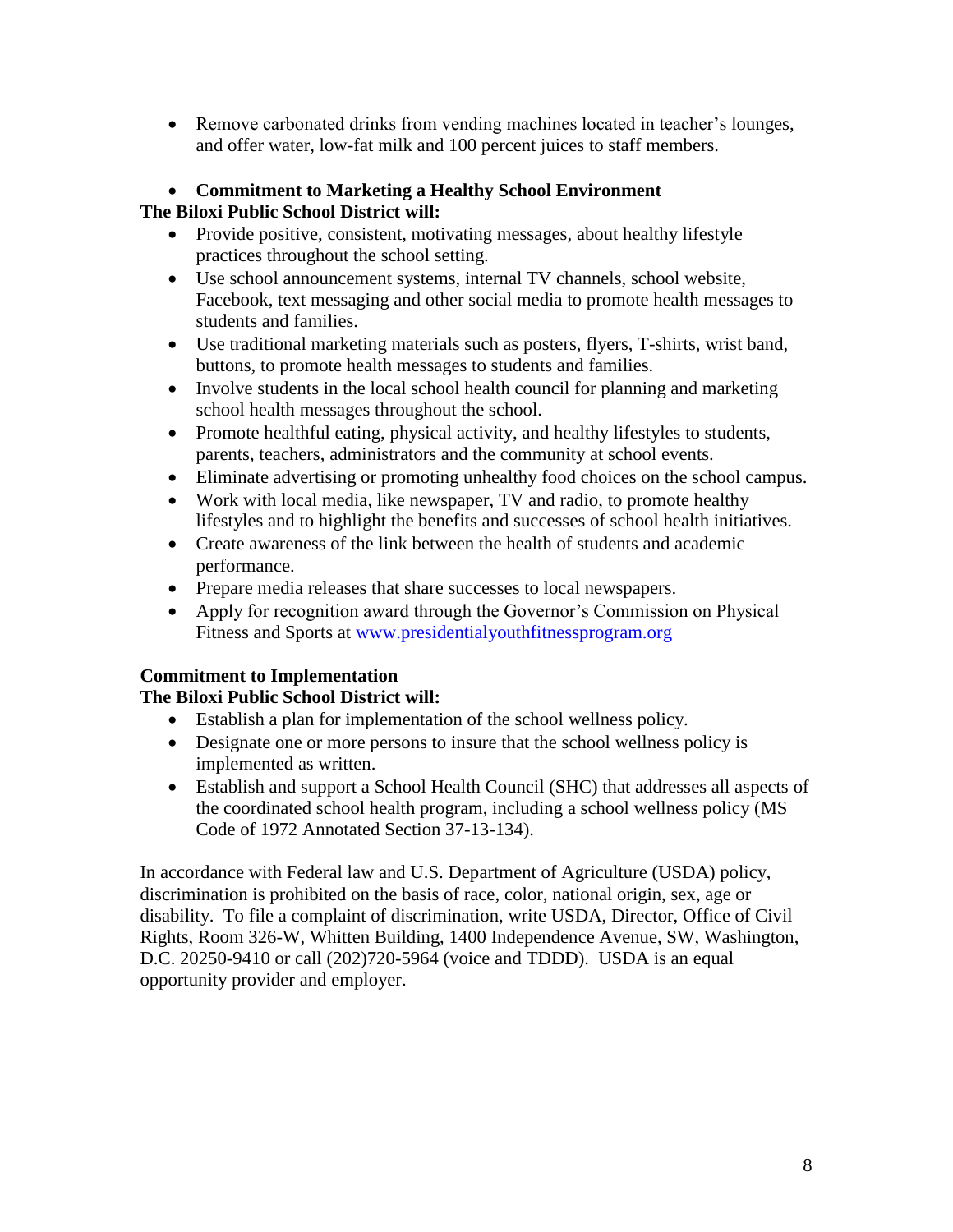# **ATTACHMENT A:** *Competitive Food Policy*

Descriptor term:

Code - 2002 Competitive Foods

To ensure that children are not in the position of having to decide between non-nutritious foods immediately before or during the meal service period:

- No food items will be sold on the school campus for one hour before the start of any meal services period.
- The school food service staff shall serve only those foods which are components of the approved federal meal patterns being served (or milk products) and such additional foods as necessary to meet the caloric requirement of the age group being served.
- With the exception of water and milk products, a student may purchase individual components of the meal only if the full meal unit also is being purchased.
- Students who bring their lunch from home may purchase water and milk products.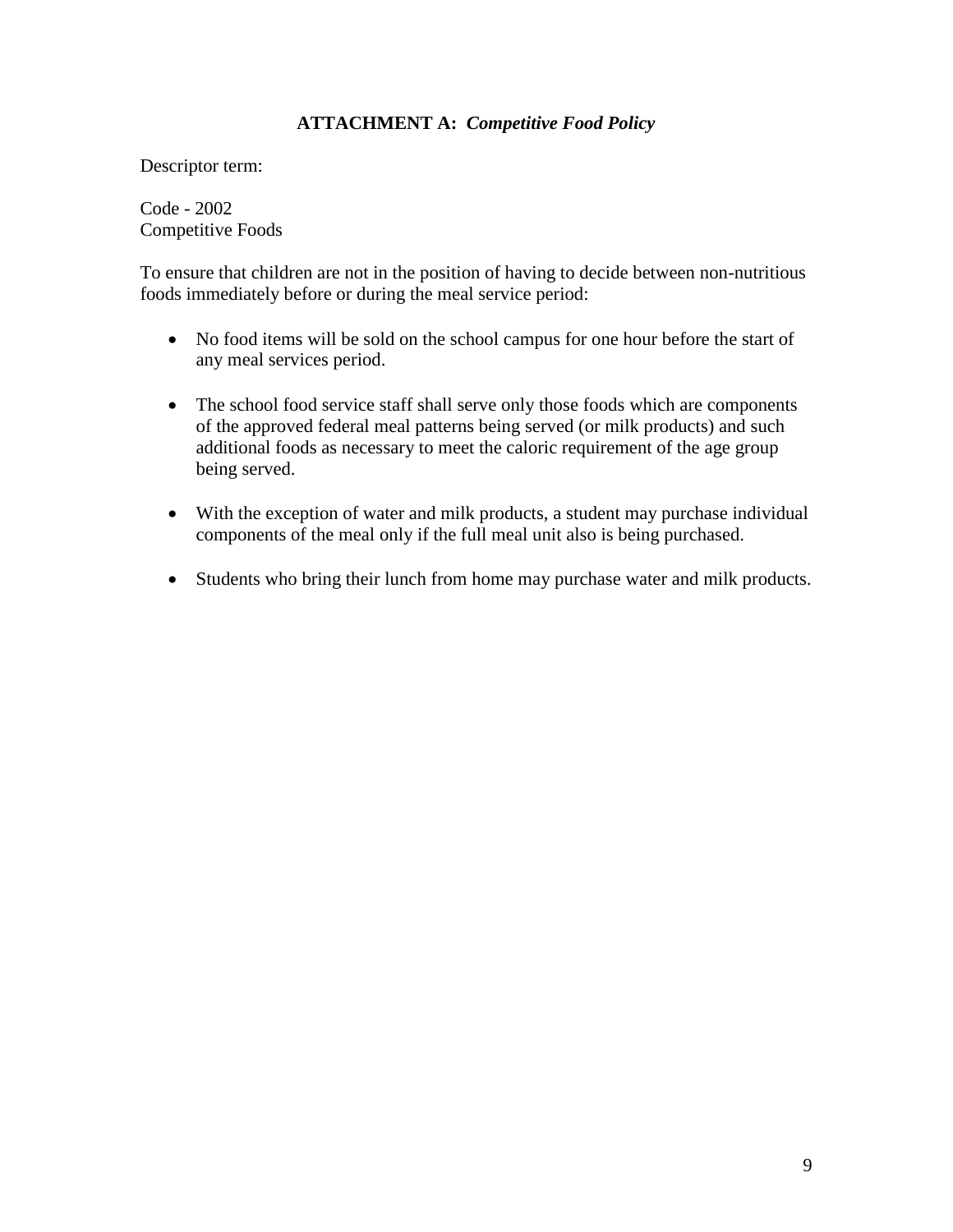### **ATTACHMENT B:** *Implementation of "Smart Snacks"*

Beginning July 1, 2014, USDA "Smart Snacks" regulations must be implemented for all foods and beverages sold in schools, as required by the Healthy, Hunger0Free Kids Act of 2010 (HHFKA). Students will be able to buy snacks that meet common-sense standards for fat, saturated fat, sugar and sodium, while promoting products that are whole grain-rich, low fat dairy, fruits, vegetables or protein foods as their main ingredients.

### **Overview**

Smart Snacks guidelines closely resemble existing State Board of Education Policies (4003 & 4004) regarding beverages and vending. Smart Snacks and SBE Policies apply to **all foods and beverages** available to students through: Vending machines, Student stores, Snack bars, Fundraisers, or any other sales. In addition, SBE Policy 2002 states; **no food items** will be sold on the school campus for one (1) hour before the start of any meal services period, including breakfast if offered. Smart Snacks guidelines apply to all food sold on campus during the school day. The school day is defined as the as the period from the midnight before, to 30 minutes after the end of the official school day or 4:00 p.m., whichever is later.

# **Evaluating Foods**

All foods sold on campus must meet calorie, sodium, fat, sugar and other nutrient guidelines. Due to the variety of items available, we recommend the use of the Healthier Generation Product Calculator (link below) to determine if foods meet the Smart Snacks requirement. Also, schools may submit a product evaluation form and a complete product label to the Office of Child Nutrition for evaluation. A list of approved products will be maintained on the OCN website. The form and list may found on the Resources section of the OCN website under vending regulations. Complete nutrition guidelines are attached to this guide.

### **Nutrition Standards for Beverages**

**All schools may sell:** Plain water ( with or with carbonation), Unflavored low fat milk, Unflavored or flavored fat free milk and milk alternative permitted by NSLP/SBP, 100% fruit or vegetable juice and 100% fruit or vegetables juice diluted with water (with or without carbonation), and no added sweeteners.

**Elementary schools may sell:** Up to 8 ounce portions, while middle and high schools may sell up to 12 ounce portions of milk and juice. There is no portion size limit for plain water.

**Beyond this, the standards allow additional: "**no calorie" and "lower calorie" beverage options for high school students. No more than 20 ounce portions of caloriefree, flavored water (with or without carbonation); and other flavored and/or carbonated beverages that are labeled to contain <5 calories per 8 fluid ounces or < 10 calories per 20 fluid ounces. No more than 12 ounce portions of beverages with  $<$  40 calories per 8 fluid ounces, or < 60 calories per 12 fluid ounces.